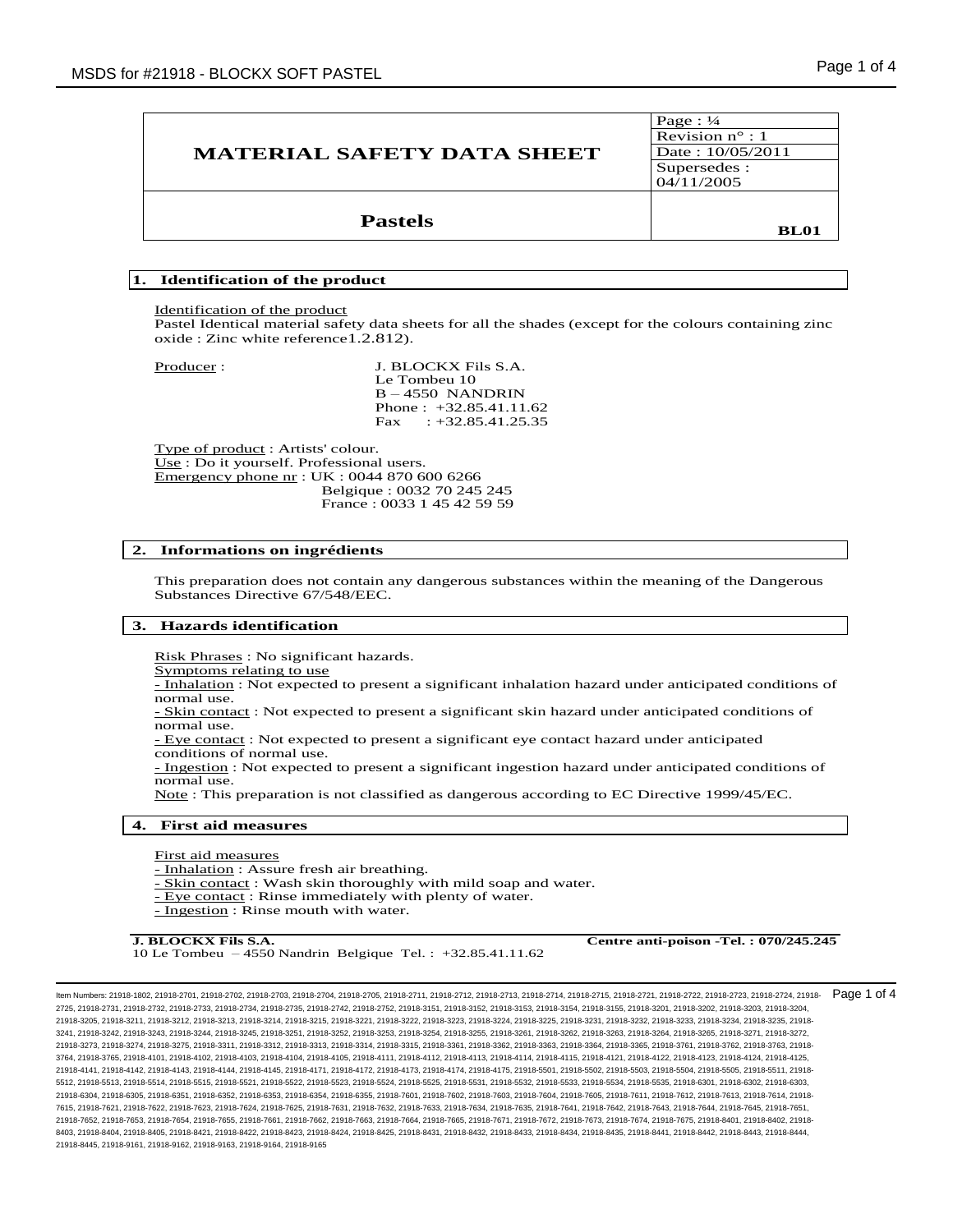| <b>MATERIAL SAFETY DATA SHEET</b> | Page: $2/4$<br>Revision $n^{\circ}$ : 1<br>Date: 10/05/2011<br>Supersedes :<br>04/11/2005 |
|-----------------------------------|-------------------------------------------------------------------------------------------|
| <b>Pastels</b>                    | <b>BL01</b>                                                                               |

# **5. Fire-fighting measures**

Extinguishing media : All extinguishing media can be used. Surrounding fires : Use water spray or fog for cooling exposed containers. Specific hazards : When heated to decomposition, emits dangerous fumes. Protection against fire : Do not enter fire area without proper protective equipment, including respiratory protection. Special procedures Exercise caution when fighting any chemical fire. Avoid (reject) fire-fighting water to enter

## **6. Accidental release measures**

Personal precautions : Equip cleanup crew with proper protection. Environmental precautions : Prevent entry to sewers and public waters. Notify authorities if product enters sewers or public waters. Clean up methods : Clean up any spills as soon as possible, using an absorbent material to collect

it. Use suitable disposal containers.

# **7. Handling and storage** ֺ֖֚֝֬

Storage : Keep container closed when not in use.

#### Handling

environment.

Do not breathe gas, fumes, vapour or spray. Wash hands and other exposed areas with mild soap and water before eat, drink or smoke and when leaving work.

# **8. Exposure controls/personal protection**

Personal protection

- Respiratory protection : No special respiratory protection equipment is recommended under normal conditions of use with adequate ventilation.

- Skin protection : No special clothing/skin protection equipment is recommended under normal conditions of use.

- Eye protection : Eye protection should only be necessary where liquid could be splashed or sprayed.

- Ingestion : When using, do not eat, drink or smoke.

Industrial hygiene : Either local exhaust or general room ventilation is usually required.

## **9. Physical and chemical properties**

Physical state at 20 °C : Solid. Colour : See the color card Odour : None.

**J. BLOCKX Fils S.A. Centre anti-poison -Tel. : 070/245.245** 10 Le Tombeu – 4550 Nandrin Belgique Tel. : +32.85.41.11.62

Page 2 of 4

Item Numbers: 21918-1802, 21918-2701, 21918-2702, 21918-2703, 21918-2704, 21918-2705, 21918-2711, 21918-2712, 21918-2713, 21918-2714, 21918-2715, 21918-2721, 21918-2722, 21918-2723, 21918-2724, 21918- 2725, 21918-2731, 21918-2732, 21918-2733, 21918-2734, 21918-2735, 21918-2742, 21918-2752, 21918-3151, 21918-3152, 21918-3153, 21918-3154, 21918-3155, 21918-3201, 21918-3202, 21918-3203, 21918-3204, 21918-3205, 21918-3211, 21918-3212, 21918-3213, 21918-3214, 21918-3215, 21918-3221, 21918-3222, 21918-3223, 21918-3224, 21918-3225, 21918-3231, 21918-3232, 21918-3233, 21918-3234, 21918-3235, 21918- 3241, 21918-3242, 21918-3243, 21918-3244, 21918-3245, 21918-3251, 21918-3252, 21918-3253, 21918-3254, 21918-3255, 21918-3261, 21918-3262, 21918-3263, 21918-3264, 21918-3265, 21918-3271, 21918-3272, 21918-3273, 21918-3274, 21918-3275, 21918-3311, 21918-3312, 21918-3313, 21918-3314, 21918-3315, 21918-3361, 21918-3362, 21918-3363, 21918-3364, 21918-3365, 21918-3761, 21918-3762, 21918-3763, 21918- 3764, 21918-3765, 21918-4101, 21918-4102, 21918-4103, 21918-4104, 21918-4105, 21918-4111, 21918-4112, 21918-4113, 21918-4114, 21918-4115, 21918-4121, 21918-4122, 21918-4123, 21918-4124, 21918-4125, 21918-4141, 21918-4142, 21918-4143, 21918-4144, 21918-4145, 21918-4171, 21918-4172, 21918-4173, 21918-4174, 21918-4175, 21918-5501, 21918-5502, 21918-5503, 21918-5504, 21918-5505, 21918-5511, 21918- 5512, 21918-5513, 21918-5514, 21918-5515, 21918-5521, 21918-5522, 21918-5523, 21918-5524, 21918-5525, 21918-5531, 21918-5532, 21918-5533, 21918-5534, 21918-5535, 21918-6301, 21918-6302, 21918-6303, 21918-6304, 21918-6305, 21918-6351, 21918-6352, 21918-6353, 21918-6354, 21918-6355, 21918-7601, 21918-7602, 21918-7603, 21918-7604, 21918-7605, 21918-7611, 21918-7612, 21918-7613, 21918-7614, 21918- 7615, 21918-7621, 21918-7622, 21918-7623, 21918-7624, 21918-7625, 21918-7631, 21918-7632, 21918-7633, 21918-7634, 21918-7635, 21918-7641, 21918-7642, 21918-7643, 21918-7644, 21918-7645, 21918-7651, 21918-7652, 21918-7653, 21918-7654, 21918-7655, 21918-7661, 21918-7662, 21918-7663, 21918-7664, 21918-7665, 21918-7671, 21918-7672, 21918-7673, 21918-7674, 21918-7675, 21918-8401, 21918-8402, 21918- 8403, 21918-8404, 21918-8405, 21918-8421, 21918-8423, 21918-8424, 21918-8425, 21918-8431, 21918-8432, 21918-8434, 21918-8435, 21918-8441, 21918-8442, 21918-8443, 21918-8442, 21918-8442, 21918-8442, 21918-8442, 21918-8443, 2 21918-8445, 21918-9161, 21918-9162, 21918-9163, 21918-9164, 21918-9165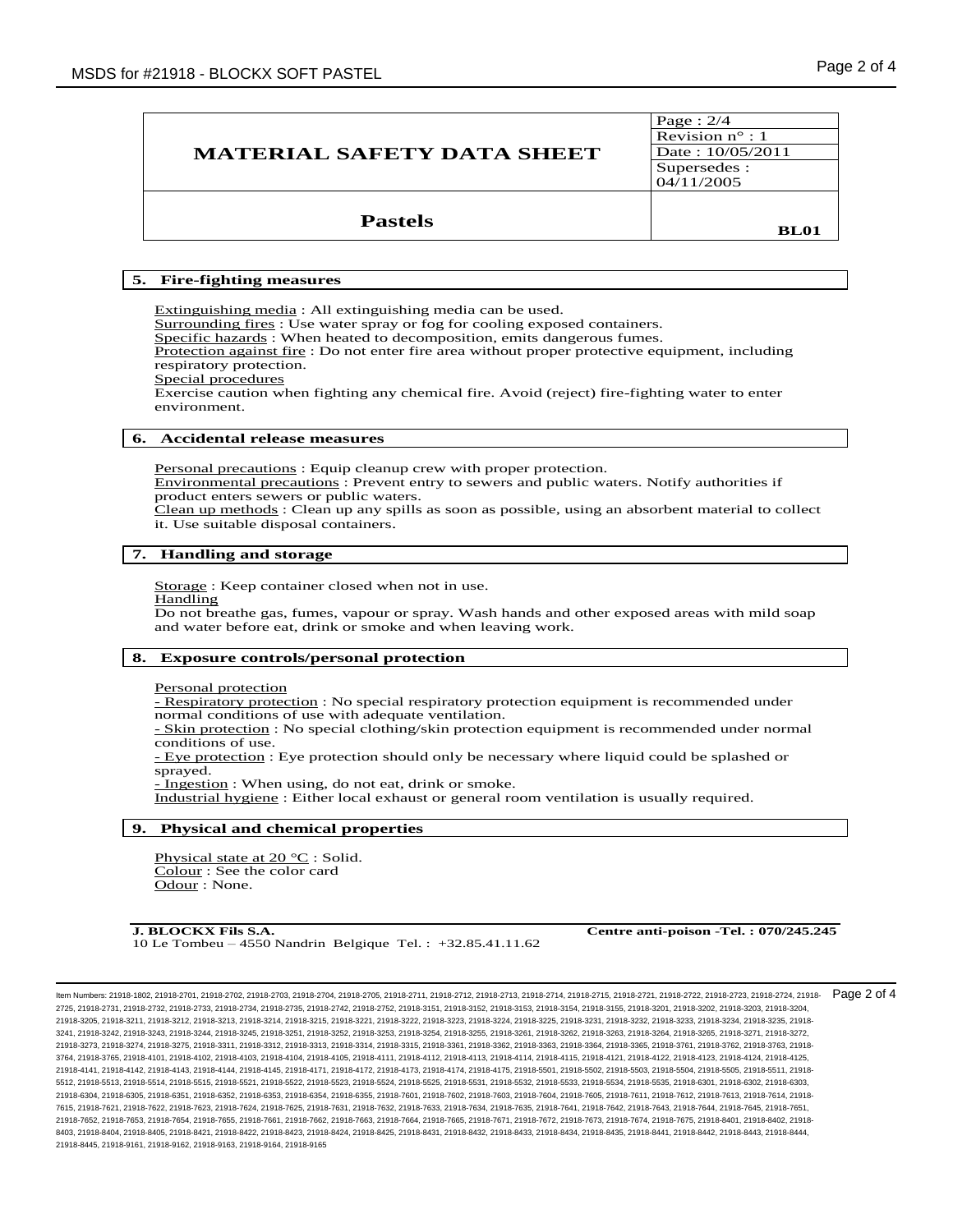| <b>MATERIAL SAFETY DATA SHEET</b> | Page: $3/4$<br>Revision $n^{\circ}$ : 1<br>Date: 10/05/2011<br>Supersedes :<br>04/11/2005 |
|-----------------------------------|-------------------------------------------------------------------------------------------|
| <b>Pastels</b>                    | <b>BL01</b>                                                                               |

## **10. Stability and reactivity**

Hazardous reactions : Stable under recommended storage and handling conditions (see section 7). When exposed to high temperatures may produce hazardous decomposition products such as carbon monoxide and dioxide, smoke, oxides of nitrogen etc.. Keep away from oxidizing agents, strongly alkaline and strongly acid materials in order to avoid exothermic reactions.

#### **11. Toxicological information**

On product : This preparation is not classified as dangerous according to EC Directive 1999/45/EC

#### **12. Ecological information**

On product : This preparation is not classified as dangerous according to EC Directive 1999/45/EC.

# **13. Disposal considerations** ֺ֖֚֝֬

General : Avoid release to the environment. Dispose in a safe manner in accordance with local/national regulations.

# **14. Transport information** ֺ֖֚֝֬

General information : Not classified

### **15. Regulatory information**

 $Symbol(s)$ : None. R Phrase(s) : None. S Phrase(s) : S2 : Keep out of the reach of children.

# **16. Other information** ֺ֖֚֝֬

Further information : Specifications and technical informations on the product may be obtained from your supplier.

10 Le Tombeu – 4550 Nandrin Belgique Tel. : +32.85.41.11.62

**J. BLOCKX Fils S.A. Centre anti-poison -Tel. : 070/245.245**

Item Numbers: 21918-1802, 21918-2701, 21918-2702, 21918-2703, 21918-2704, 21918-2705, 21918-2711, 21918-2712, 21918-2713, 21918-2714, 21918-2715, 21918-2721, 21918-2722, 21918-2723, 21918-2724, 21918- 2725, 21918-2731, 21918-2732, 21918-2733, 21918-2734, 21918-2735, 21918-2742, 21918-2752, 21918-3151, 21918-3152, 21918-3153, 21918-3154, 21918-3155, 21918-3201, 21918-3202, 21918-3203, 21918-3204, 21918-3205, 21918-3211, 21918-3212, 21918-3213, 21918-3214, 21918-3215, 21918-3221, 21918-3222, 21918-3223, 21918-3224, 21918-3225, 21918-3231, 21918-3232, 21918-3233, 21918-3234, 21918-3235, 21918- 3241, 21918-3242, 21918-3243, 21918-3244, 21918-3245, 21918-3251, 21918-3252, 21918-3253, 21918-3254, 21918-3255, 21918-3261, 21918-3262, 21918-3263, 21918-3264, 21918-3265, 21918-3271, 21918-3272, 21918-3273, 21918-3274, 21918-3275, 21918-3311, 21918-3312, 21918-3313, 21918-3314, 21918-3315, 21918-3361, 21918-3362, 21918-3363, 21918-3364, 21918-3365, 21918-3761, 21918-3762, 21918-3763, 21918- 3764, 21918-3765, 21918-4101, 21918-4102, 21918-4103, 21918-4104, 21918-4105, 21918-4111, 21918-4112, 21918-4113, 21918-4114, 21918-4115, 21918-4121, 21918-4122, 21918-4123, 21918-4124, 21918-4125, 21918-4141, 21918-4142, 21918-4143, 21918-4144, 21918-4145, 21918-4171, 21918-4172, 21918-4173, 21918-4174, 21918-4175, 21918-5501, 21918-5502, 21918-5503, 21918-5504, 21918-5505, 21918-5511, 21918- 5512, 21918-5513, 21918-5514, 21918-5515, 21918-5521, 21918-5522, 21918-5523, 21918-5524, 21918-5525, 21918-5531, 21918-5532, 21918-5533, 21918-5534, 21918-5535, 21918-6301, 21918-6302, 21918-6303, 21918-6304, 21918-6305, 21918-6351, 21918-6352, 21918-6353, 21918-6354, 21918-6355, 21918-7601, 21918-7602, 21918-7603, 21918-7604, 21918-7605, 21918-7611, 21918-7612, 21918-7613, 21918-7614, 21918- 7615, 21918-7621, 21918-7622, 21918-7623, 21918-7624, 21918-7625, 21918-7631, 21918-7632, 21918-7633, 21918-7634, 21918-7635, 21918-7641, 21918-7642, 21918-7643, 21918-7644, 21918-7645, 21918-7651, 21918-7652, 21918-7653, 21918-7654, 21918-7655, 21918-7661, 21918-7662, 21918-7663, 21918-7664, 21918-7665, 21918-7671, 21918-7672, 21918-7673, 21918-7674, 21918-7675, 21918-8401, 21918-8402, 21918- 8403, 21918-8404, 21918-8405, 21918-8421, 21918-8423, 21918-8424, 21918-8425, 21918-8431, 21918-8432, 21918-8434, 21918-8435, 21918-8441, 21918-8442, 21918-8443, 21918-8442, 21918-8442, 21918-8442, 21918-8442, 21918-8443, 2 21918-8445, 21918-9161, 21918-9162, 21918-9163, 21918-9164, 21918-9165 Page 3 of 4